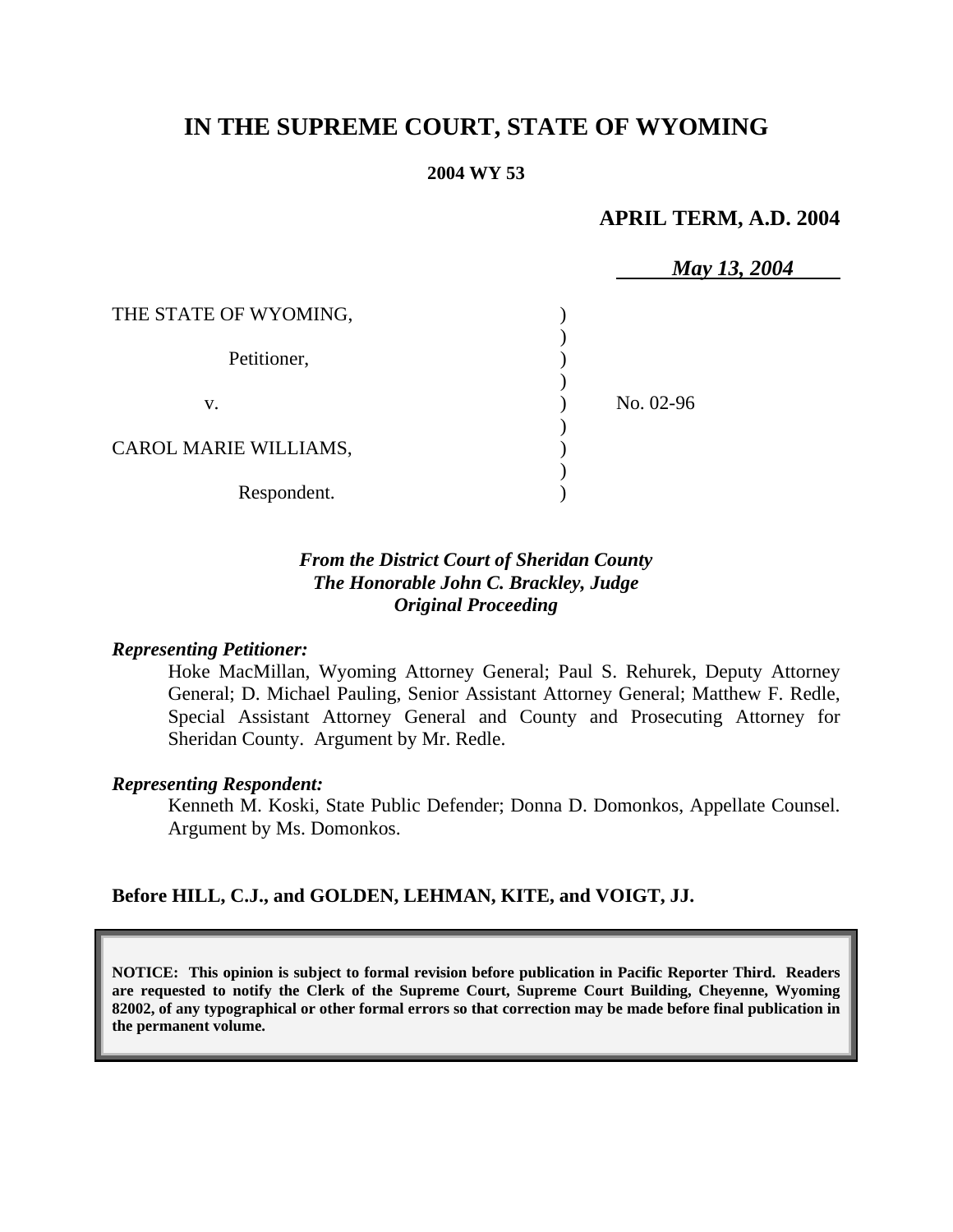**GOLDEN**, Justice.

[¶1] In this case, this Court granted the State's petition for writ of review to determine the narrow question whether the district court transgressed the holding in *Maryland v. Dyson*, 527 U.S. 465, 467, 119 S.Ct. 2013, 2014, 144 L.Ed.2d 442 (1999) (*per curiam*), when the district court granted the defendant's motion to suppress incriminating evidence seized by law enforcement officers during a lawful traffic stop which led to charges that the defendant, the driver of the stopped vehicle, possessed three or more grams of methamphetamine and a quantity of marijuana in violation of state law.

[¶2] We hold that the district court erred as a matter of law in granting the defendant's motion to suppress on the mistaken understanding that the automobile exception to the search warrant requirement has a separate exigency requirement. In *Dyson*, the United States Supreme Court reaffirmed its previous holdings<sup>1</sup> that

> the automobile exception [to the search warrant requirement] does not have a separate exigency requirement:

> > "If a car is readily mobile and probable cause exists to believe it contains contraband, the Fourth Amendment . . . permits police to search the vehicle without more."

*Dyson*, 527 U.S. at 467, 119 S.Ct. at 2014.

[¶3] In its petition for writ of review, the State presented these questions:

1. Was there probable cause sufficient to justify the trooper's search of the automobile drive by [Williams]?

2. Prior to conducting a search of the interior of the vehicle and any closed containers, was the officer obligated to obtain a search warrant?

In its appellate brief, the State has reiterated these issues and added one more:

Did [Williams] fail to adequately preserve the issue of independent state constitutional analysis?

While Williams in her appellate brief has phrased the issues somewhat differently than the State, the issues are essentially the same as the State's.<sup>2</sup>

<sup>1</sup> *Pennsylvania v. Labron*, 518 U.S. 938, 940, 116 S.Ct. 2485, 2487, 135 L.Ed.2d 1031 (1996) (*per curiam*); *United States v. Ross*, 456 U.S. 798, 809, 102 S.Ct. 2157, 2164-65, 72 L.Ed.2d 572 (1982).<br><sup>2</sup> 1. Whether probable cause existed to justify searching [Williams'] car after a citation had been issued?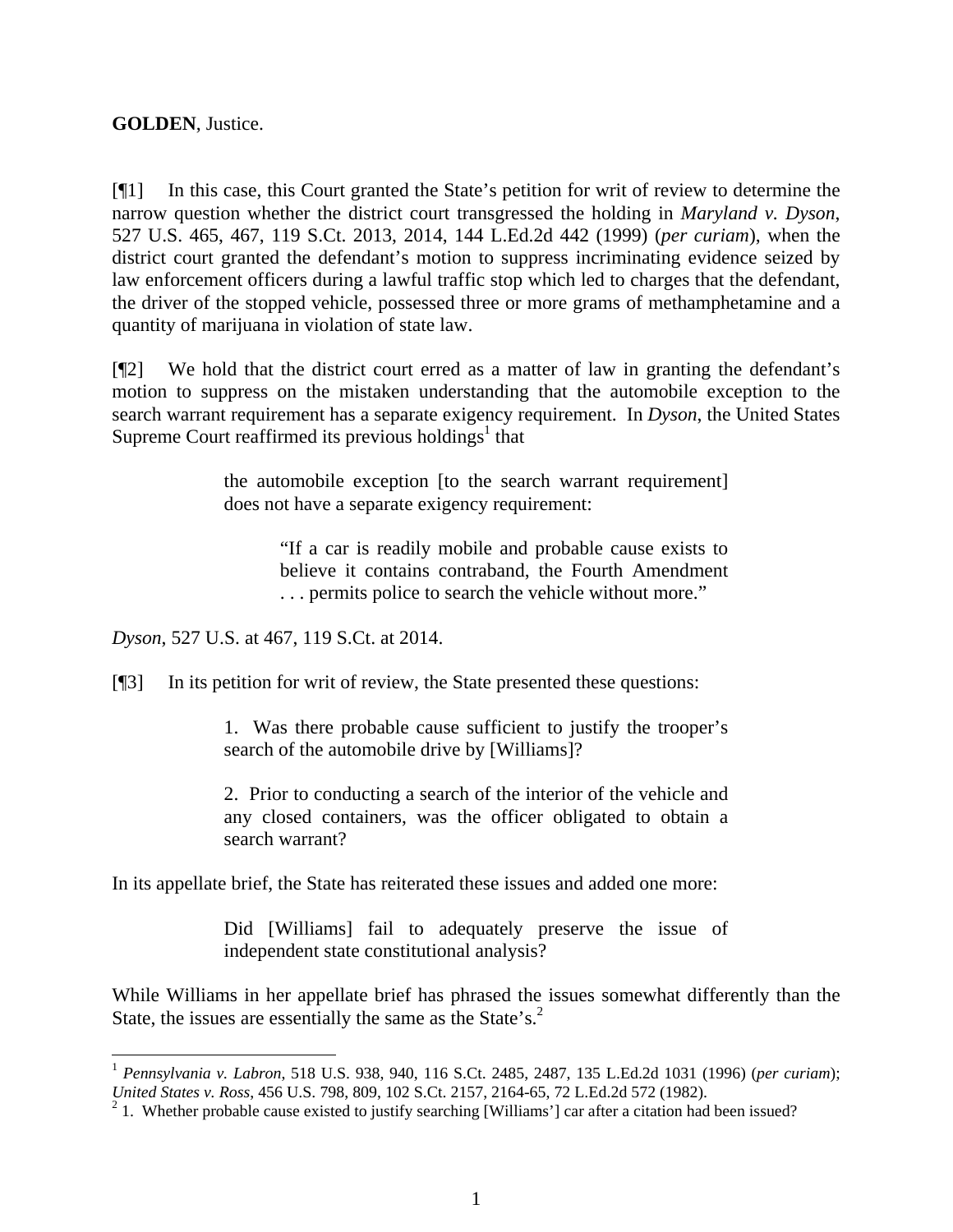## **FACTS**

[¶4] Around 5:00 p.m., Wednesday, September 26, 2001, Wyoming State Trooper Kelly Broad and his drug detection dog, Joey, were patrolling Interstate Highway 90 south of Sheridan in Sheridan County, Wyoming. Trooper Broad and his dog, Joey, had worked together as a canine unit since August of 2000. They had received training in drug detection, trained together on a near daily basis, and had been certified by the California Narcotics Canine Association. The dog, Joey, had been trained to identify marijuana, heroin, methamphetamine, and cocaine. Trooper Broad regularly performs "proofing" exercises that are used to reasonably assure that his dog alerts only to the designated controlled substances. There had been no "proofing" issues with his dog around the time in question in this case. As Trooper Broad traveled eastbound on the highway, he saw a 1988 maroon-colored Pontiac Bonneville without a front license plate traveling westbound on the highway. When the Pontiac passed Trooper Broad, he saw that it displayed a Wyoming license plate on the rear bumper. Wyoming law requires vehicles registered in Wyoming to display front and rear license plates. Wyo. Stat. Ann. § 31-2-205(a) (LexisNexis 2003). Trooper Broad crossed the highway median and stopped the Pontiac.

[¶5] In the Pontiac, Trooper Broad saw a female driver, a male passenger, and a large dog. Trooper Broad asked the driver of the Pontiac for her driver's license, registration, and proof of insurance. The driver handed Trooper Broad a South Dakota identification card, which identified her to be Carol Williams, proof of insurance, and a vehicle registration indicating that the owner of the Pontiac was one Dusty Linder of Gillette. Williams stated that she had a valid South Dakota driver's license but did not have it with her. At Trooper Broad's request, Williams stepped out of the Pontiac and to the rear of it by Trooper Broad's patrol car. Trooper Broad returned to his patrol car and requested his dispatch to run a driver's license check and criminal history check on Williams. Trooper Broad then returned to Williams and asked her questions about the Pontiac, who owned it, why she was driving it, and her travel itinerary. During this conversation, Williams was rapidly smoking a cigarette and appeared very nervous.

[¶6] It is unclear from the record when during this stop Trooper Broad received information from his dispatch that Williams had a valid South Dakota driver's license and the Pontiac registration and proof of insurance checked out; however, he did receive such information. Trooper Broad then issued Williams a warning citation for the license plate display violation. Next, Trooper Broad told Williams to wait by the patrol car while he checked the Pontiac's vehicle identification number inside the Pontiac. As Trooper Broad checked the Pontiac's vehicle identification number, he conversed with Williams' passenger who was in the vehicle. Trooper Broad questioned the passenger about the passenger's and Williams' travel itinerary and purpose of their trip.

 $\overline{a}$ 

 <sup>2.</sup> Whether the illegal search violated the Wyoming State Constitution?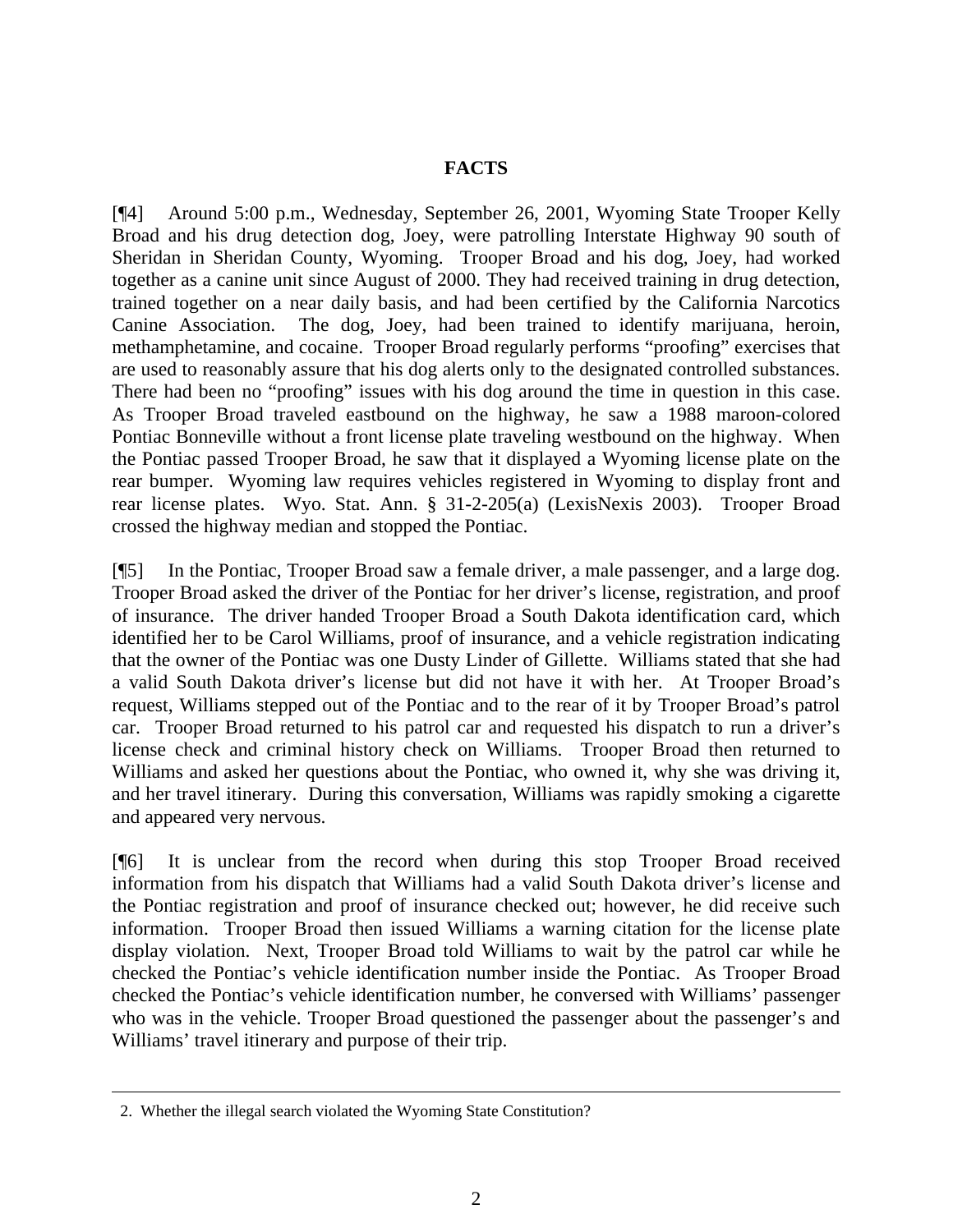[¶7] It is unclear from the record when during this stop Trooper Broad ran a driver's license check and a criminal history check on Williams' passenger, but Trooper Broad testified that he had done so. Because Trooper Broad detected inconsistencies between Williams' answers and her passenger's answers to his questions, Trooper Broad left the passenger in the Pontiac and returned to Williams who was still standing at the rear of the Pontiac and by the patrol car. Trooper Broad questioned Williams about the inconsistencies he had detected. According to Trooper Broad, Williams' answers to his questions did not clarify the detected inconsistencies, and Williams appeared to become more nervous. During this questioning, Trooper Broad, who was carrying a portable radio, received a call from his dispatch informing him that Williams had some type of drug violation in her criminal history. During Trooper Broad's continuing questioning, Williams, who had finished smoking one cigarette, asked Trooper Broad if she could smoke another one; Trooper Broad told her she could not. According to Trooper Broad, Williams still appeared nervous, walked from the rear of the Pontiac toward the driver's side door of the Pontiac, opened the driver's side door and grabbed a cigarette. Trooper Broad told her several times to put the cigarette back inside the Pontiac, Williams finally dropped the cigarette, and walked back to the rear of the Pontiac.

[¶8] At this time, Trooper Broad asked Williams if she had anything illegal in the Pontiac, and she answered she did not. Trooper Broad then asked her if she had any marijuana, heroin, cocaine, and methamphetamine in the Pontiac, and she answered she did not. Trooper Broad asked her for her consent to search the Pontiac, she asked him why, he told her he felt there was something illegal in the vehicle, and he asked her again if there was, and she answered no. Trooper Broad again asked if he could search the vehicle, and she answered no. Trooper Broad then directed Williams to remove the large dog from the Pontiac and asked the passenger to step out of the Pontiac. The passenger identified as his two bags in the back seat, and Trooper Broad removed them from the vehicle.

[¶9] Next, Trooper Broad retrieved the drug detection dog, Joey, from the patrol car in order to perform an exterior sniff of the Pontiac and gave the command to find drugs. The dog walked to the rear passenger door on the driver's side of the Pontiac and alerted. Trooper Broad opened that door and placed the dog inside the vehicle. The dog alerted on a small pillow on the floor of the rear seat area. The dog also alerted on a marijuana cigarette in the rear seat. Trooper Broad returned his dog to the patrol car, returned to the Pontiac, and opened the small pillow. Inside the pillow Trooper Broad found a smaller, purplecolored, velvet-textured bag, a pipe, a small baggy of marijuana, and a small digital scale in a box. Inside the small, purple-colored, velvet-textured bag, Trooper Broad found plastic baby bottle liners, one of which contained a white powdery substance, and a small glass vial also containing a white powdery substance.

[¶10] Trooper Broad arrested Williams and notified other law enforcement personnel to come to his location to process the Pontiac and other evidence. In addition to the evidence found by Trooper Broad, law enforcement personnel found inside the Pontiac's glove box an envelope and leather bag, each containing several hundred dollars in cash.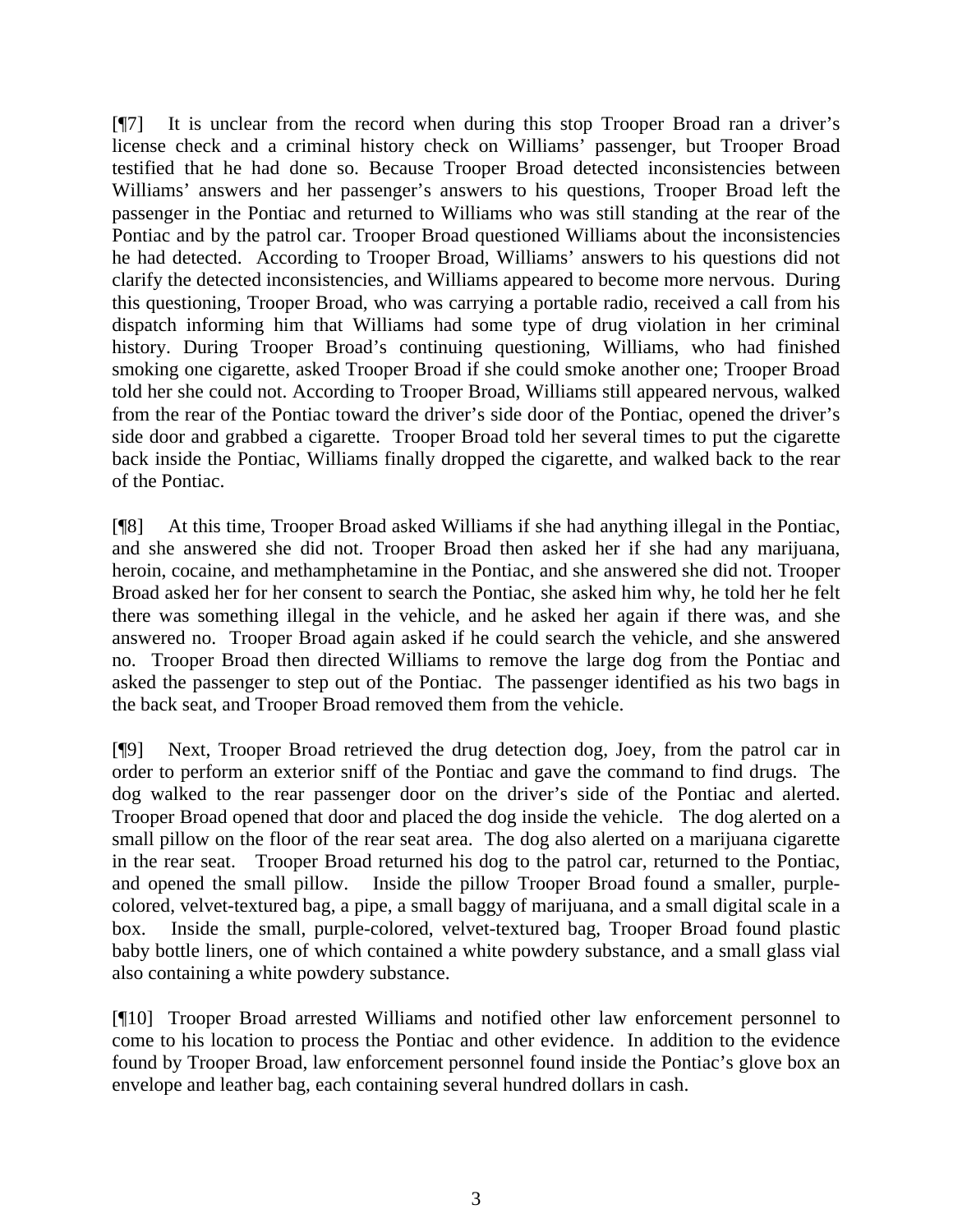[¶11] The State charged Williams with felony possession of methamphetamine in violation of Wyo. Stat. Ann. § 35-7-1031(c)(iii)(C), and misdemeanor possession of marijuana in violation of Wyo. Stat. Ann. § 35-7-1031(a)(c)(i). After Williams' preliminary hearing, she was bound over for arraignment; she entered pleas of not guilty. Through counsel, Williams then filed a motion to suppress the incriminating evidence seized during Trooper Broad's traffic stop. At the evidentiary hearing on Williams' suppression motion, the only witness who testified was Trooper Broad. Following the evidentiary hearing, the district court granted Williams' motion and entered its order suppressing the evidence seized as a result of Trooper Broad's traffic stop. The State filed its petition for a writ of review, which this Court granted.

#### **DISCUSSION**

### *Standard of Review*

[¶12] When reviewing a district court's ruling on a motion to suppress, this Court does not disturb findings on factual issues made by the district court unless they are clearly erroneous. *State v. Evans*, 944 P.2d 1120, 1124 (Wyo. 1997) (citing *Bravo v. State*, 897 P.2d 1303, 1305 (Wyo. 1995)). At the suppression hearing, the district court has the opportunity to assess the credibility of the witnesses and the weight to be given the evidence and to make the necessary inferences, deductions and conclusions; therefore, we view the evidence in the light most favorable to the district court's determination. *Evans*, 944 P.2d at 1124 (citing *Wilson v. State*, 874 P.2d 215, 218 (Wyo. 1994)). On those issues where the district court has not made specific findings of fact, this Court will uphold the general ruling of the court below if supported by any reasonable view of the evidence. *Neilson v. State*, 599 P.2d 1326, 1330 (Wyo. 1979). The issue of law, whether an unreasonable search or seizure has occurred in violation of constitutional rights, is reviewed de novo. *McChesney v. State*, 988 P.2d 1071, 1074 (Wyo. 1999). A district court judgment may be affirmed on any proper legal grounds supported by the record. *Robinson v. State*, 11 P.3d 361, 367 (Wyo. 2000); *see also Chapman v. State*, 638 P.2d 1280, 1286 n.7 (Wyo. 1982); *Jones v. State*, 602 P.2d 378, 382 (Wyo. 1979).

## *The Parties' Contentions in the District Court*

[¶13] Williams' motion to suppress contained two paragraphs pertinent to our review:

17) Although Officer Broad had a valid reason to stop [Williams] for failing to have a front license plate, the resulting search of the vehicle was unreasonable and illegal pursuant to U.S. Const. Fourth Amendment and Wyo. Const. Art. 1 § 4.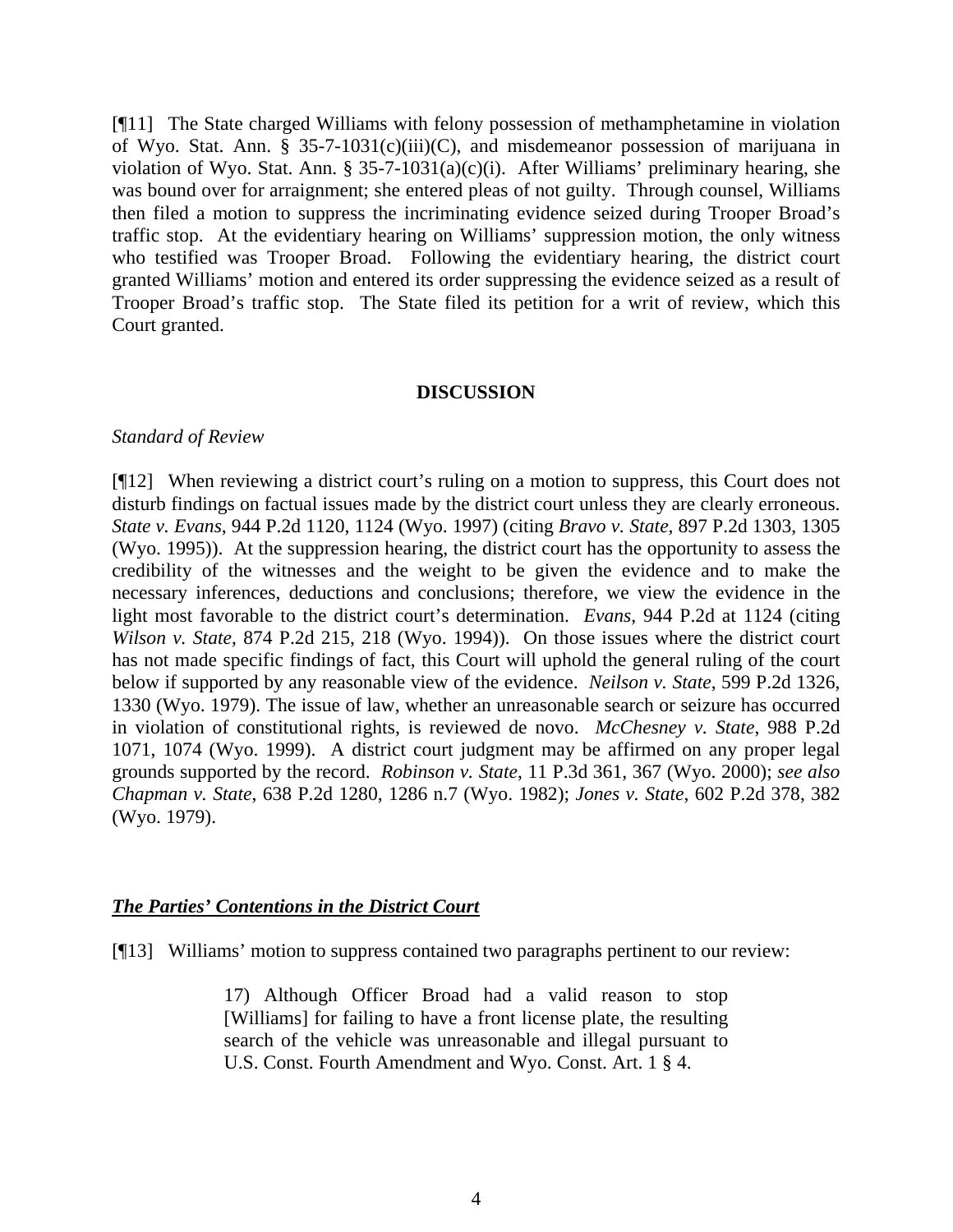18) Officer Broad did not have a search warrant, the search was not the result of a valid arrest or arrest warrant, [Williams] did not consent to the search and Officer Broad did not have probable cause to search the vehicle, therefore the search was illegal and in violation of the U.S. Const. Fourth Amendment and Wyo. Const. Art. 1 § 4.

[¶14] In response to these assertions, the State agreed that Trooper Broad's initial traffic stop of Williams was lawful because of the license plate display violation; Trooper Broad did not have a search warrant; Trooper Broad's search was not the result of a valid arrest or arrest warrant; and Williams did not consent to the search. The State disagreed, however, that Trooper Broad did not have probable cause to search the Pontiac without a search warrant and that the resulting search was unreasonable and illegal under the Fourth Amendment of the United States Constitution and Article 1, Section 4 of the Wyoming Constitution. During the State's closing argument, State's counsel and the district court judge discussed federal case law concerning the automobile exception to the search warrant requirement. State's counsel maintained that probable cause and a vehicle are the two things that must be present before a law enforcement officer can search a vehicle without a warrant. The district court judge expressed disagreement with that statement, remarking, "Well, actually, probable cause and exigency." In reply, State's counsel, said, "No, there is no requirement of exigency."

[¶15] After State's counsel concluded his closing argument, Williams' counsel presented a brief closing argument. In full, it was as follows:

> Well, Your Honor, we think our motion should be granted. [The prosecutor] refers to the Fourth Amendment. This is also under the Wyoming Constitution, as well.

> We'd just note to the Court there is a case out of Colorado, *People of Colorado versus H. Haley*. It's an unpublished opinion 2001 WL 1491444. Deals with an almost exact same situation as we have here. The Supreme Court of Colorado upheld the motion to suppress and denied the State of Colorado's appeal trying to overturn the trial court's granting. In fact, the Supreme Court of Colorado has consistently held that the actual sniffing by the dog of the exterior of the vehicle constitutes a search.

> Where does this end? You get pulled over for a simple traffic citation and you've got a fast food bag in your car and a cell phone and the next think you know, you've got a drugsniffing dog all around your car. There was no consent given in this case. We think this evidence should be suppressed, Your Honor.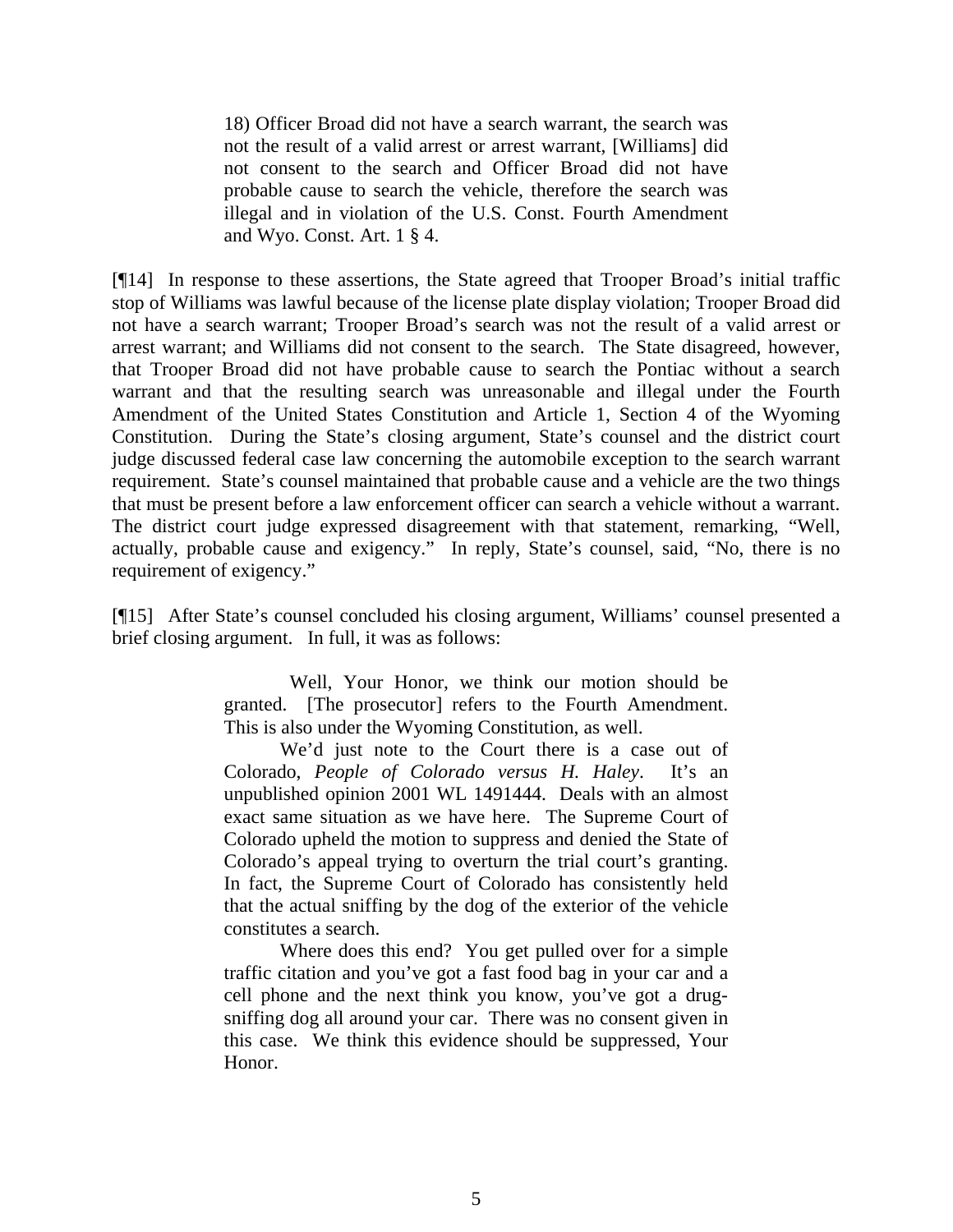[¶16] Williams' closing argument is notable for several reasons. First, there was no argument of federal case law on the automobile exception to the search warrant requirement. Second, although Williams' counsel stated "[t]his is also under the Wyoming Constitution, as well," there was no cogent argument of an independent state constitutional analysis. Counsel's mere uttering the words "Wyoming Constitution" was no analysis at all. Counsel failed to preserve the issue for purposes of appellate review. *Bailey v. State,* 12 P.3d 173, 177-78 (Wyo. 2000); *Doles v. State*, 994 P.2d 315, 319-20 (Wyo. 1999); *Gronski v. State,* 910 P.2d 561, 565-66 (Wyo. 1996); *Wilson*, 874 P.2d at 219. Third, Williams' counsel did not challenge the reliability of the drug detection dog's alerts or training. Fourth, Williams' counsel did not raise issues about the duration of the traffic stop and the existence or nonexistence of reasonable articulable suspicion. Finally, Williams' counsel referred to *People v. Haley*, 41 P.3d 666 (Colo. 2001), decided solely on grounds of the Colorado Constitution, and claimed it dealt with "an almost exact same situation as we have here," but did not state the significant facts, issues, complete holding, or the reasons supporting the holding in that case; and counsel did not analyze the facts in Williams' case in light of the significant facts and holding in the Colorado case.<sup>3</sup>

## *The District Court's Ruling*

l

[¶17] Having heard counsels' closing arguments, the district court ruled orally from the bench. The pertinent portions of that oral ruling were:

> 1. "[S]earches without a warrant are per se unreasonable unless the officer can demonstrate the existence of facts showing probable cause to believe instrumentalities of crime exist and that circumstances justify one of the many exceptions to the rule requiring a search warrant."

> 2. "[T]he court is going to find that there was no probable cause to search, number one."

> 3. "I will make a finding that there was a lawful stop of the vehicle in this case."

> 4. "Because there was no probable cause to suspect contraband, there was no circumstance justifying a warrantless search . . . ."

<sup>&</sup>lt;sup>3</sup> A divided Colorado Supreme Court held that, under Article 2, Section 7 of the Colorado Constitution, "a dog sniff search of a person's automobile in connection with a traffic stop that is prolonged beyond its purpose to conduct a drug investigation intrudes upon a reasonable expectation of privacy and constitutes a search and seizure requiring reasonable suspicion of criminal activity." 41 P.3d at 672. The court agreed with the trial court that the police acted without reasonable suspicion. *Id.* at 677.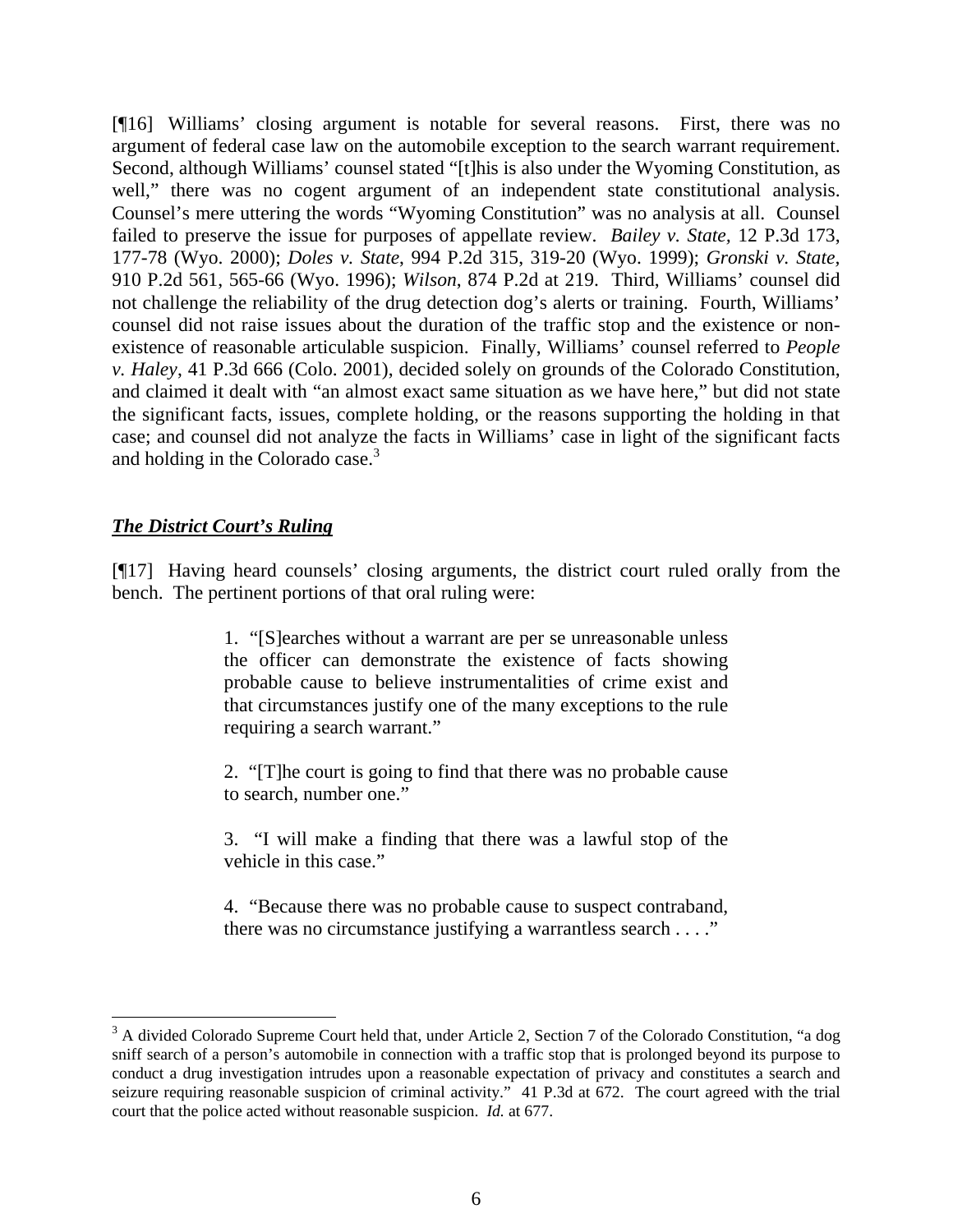5. "With respect to this dog sniff, . . . [e]ven if a dog sniff is merely probable cause development and not a search, this court holds that the officer still should have gotten a warrant to look inside the pillow case and the car.

"And the reason for that – well, best example would – might be *United States v. Chadwick*, because that's a dog case. . . . .

"In this case the court finds that the vehicle was not free to leave, there was no danger, therefore, of the auto being removed; and the officer could have sought a search warrant in this case."

6. "Frankly, I'm not ruling on the dog sniff. I'm not saying that it was a search or not a search, but I'm saying that even if it was . . . not a search, the officer still would have needed a warrant to look inside the pillow case . . . and the car."

[¶18] Twenty-three days later, the district court judge entered an "Order Suppressing Evidence" which recited in pertinent part:

(1) Trooper Broad conducted a lawful traffic stop;

(2) There was no probable cause to search the vehicle prior to the officer's dog being led to the car and "alerting";

(3) No exigent circumstance existed justifying a warrantless search of the vehicle;

(4) This Court is not ruling on whether a "dog sniff" is a search. Assuming the dog sniff is not a search, the "dog alert" may have constituted probable cause to believe contraband existed on the scene. However, the officer was still required to articulate the dog alert suspicions in an affidavit in support of a request for a search warrant. The officer needed a warrant to search the car and pillow case inside the car;

(5) The vehicle was not free to leave, there was no danger of the auto being removed and the officer should have sought a search warrant in this case[.]

## *Analysis*

[¶19] From our careful review of this record, including Williams' motion to suppress, the State's response to that motion, counsels' arguments at the evidentiary hearing, the district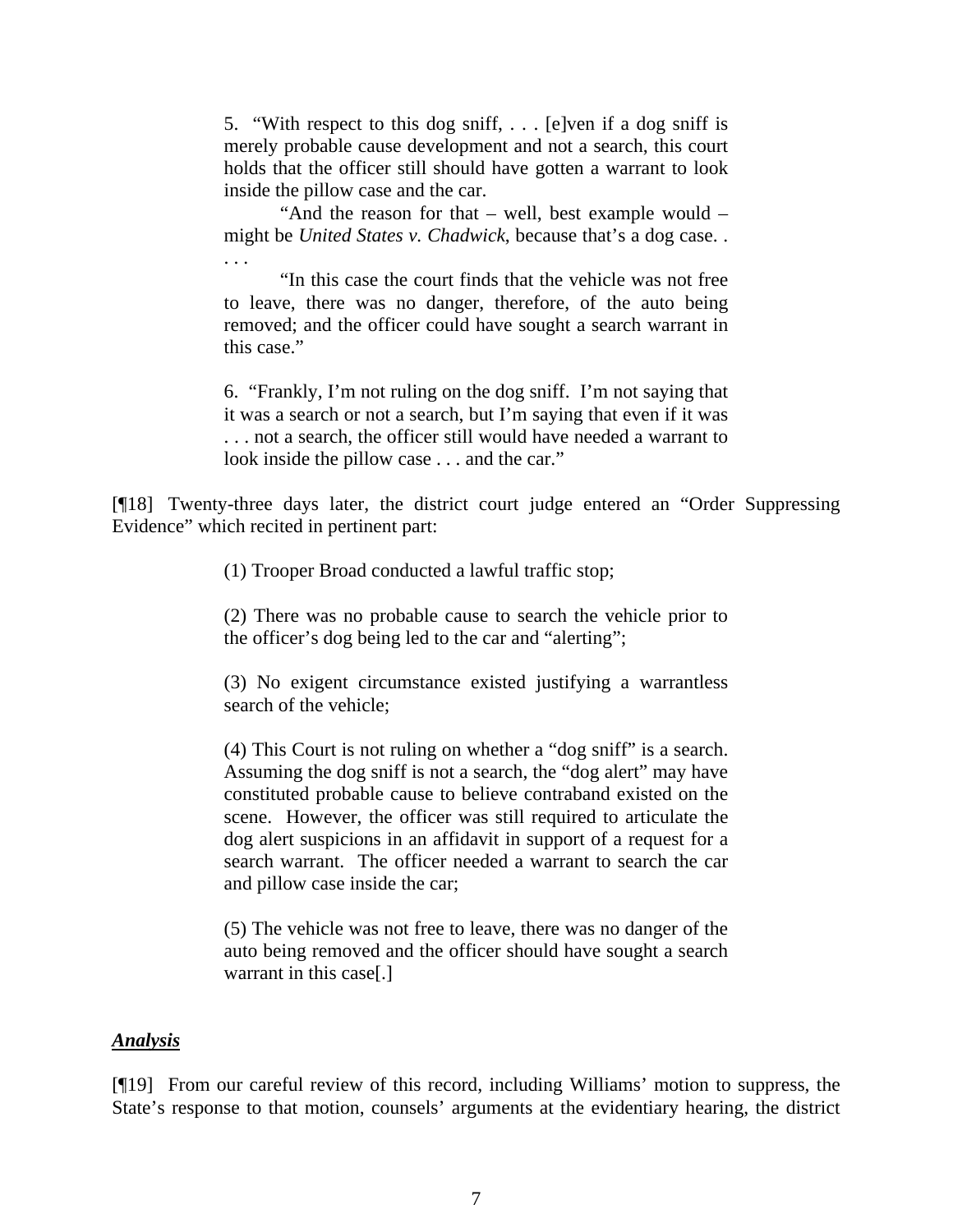court's oral and written rulings, and the issues identified in the State's petition for the writ of review and in the parties' statements of the issues in their briefing to this Court, we see clearly that several legal issues are not before us in this case. We do not have before us any legal issue concerning Trooper Broad's initial traffic stop for a license plate display violation; the duration of Trooper Broad's detention of Williams, and the existence or nonexistence of reasonable articulable suspicion supporting such detention; the reliability of the drug detection dog's training and alerts on Williams' vehicle; and whether the drug detection dog's sniff of the exterior of Williams' vehicle constitutes a search for purposes of federal or state search and seizure law. The only legal issue we do have before us is captured in the following paragraph's of the district court's order suppressing evidence:

> (3) No exigent circumstance existed justifying a warrantless search of the vehicle;

> (4) This Court is not ruling on whether a "dog sniff" is a search. Assuming the dog sniff is not a search, the "dog alert" may have constituted probable cause to believe contraband existed on the scene. However, the officer was still required to articulate the dog alert suspicions in an affidavit in support of a request for a search warrant. The officer needed a warrant to search the car and pillow case inside the car;

> (5) The vehicle was not free to leave, there was no danger of the auto being removed and the officer should have sought a search warrant in this case[.]

[¶20] The State has informed us, and our independent research has confirmed, that a significant, if not overwhelming, number of courts have concluded that a trained and reliable drug detection dog's alert during an exterior sniff of an automobile provides probable cause to search the automobile when the automobile is parked or stopped in a place where the drug detection dog's law enforcement officer has a right to be. *See, e.g., United States v. Jones*, 275 F.3d 648, 653-54 (7<sup>th</sup> Cir. 2001); *United States v. Sundby*, 186 F.3d 873, 876 (8<sup>th</sup> Cir. 1999); *United States v. Klinginsmith*, 25 F.3d 1507, 1510 (10<sup>th</sup> Cir. 1994); *State v. Bergmann*, 633 N.W.2d 328, 334 (Iowa 2001); *State v. England*, 19 S.W.3d 762, 764, 769 (Tenn. 2000); *State v. Tucker*, 979 P.2d 1199, 1201 (Id. 1999); and *Kenner v. State*, 703 N.E.2d 1122, 1125 (Ind. 1999). *See also*, 1 Wayne R. LaFave, *Search and Seizure* § 2.2(f), at 450 (3d ed. 1996). The district court in the case before us allowed that the drug detection dog's alert "may have constituted probable cause to believe contraband existed on the scene." Even with that allowance, however, the district court ruled that Trooper Broad "needed a warrant to search the car and the pillow case inside the car."

[¶21] We must disagree in light of *Maryland v. Dyson*, 527 U.S. 465, 467, 119 S.Ct. 2013, 2014, 144 L.Ed.2d 442 (1999) (*per curiam*). In that case, sheriff's deputies, acting on a tip from a reliable confidential informant that Dyson would be driving a certain automobile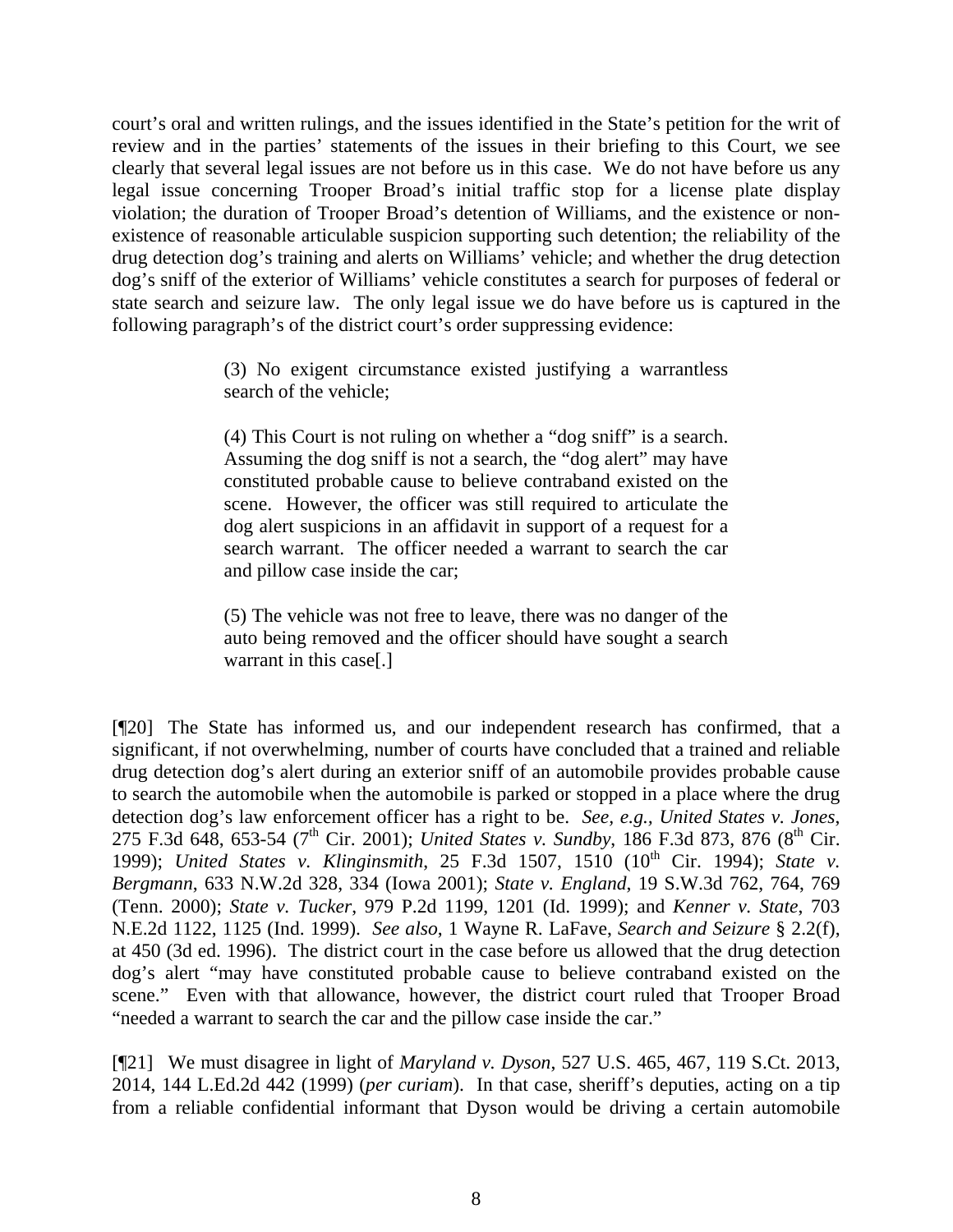containing a large quantity of cocaine, stopped and searched the vehicle, finding twenty-three grams of crack cocaine in a duffel bag in the trunk. *Id.* at 465-66, 119 S.Ct. at 2013. The trial court denied Dyson's motion to suppress the evidence, and Dyson was convicted of conspiracy to possess cocaine with intent to distribute. *Id*. at 466, 119 S.Ct. at 2013. On appeal to the Maryland Court of Special Appeals, Dyson argued that the trial court had erroneously denied his motion to suppress the cocaine on the alternative grounds that the police lacked probable cause, or that even if there was probable cause, the warrantless search violated the Fourth Amendment because there was sufficient time after the informant's tip to obtain a warrant. *Id.* The state appellate court reversed, holding that in order for the automobile exception to the warrant requirement to apply, there must not only be probable cause to believe that evidence of a crime is contained in the automobile, but also a separate finding of exigency precluding the police from obtaining a warrant. *Id.* Although the state appellate court concluded that abundant probable cause existed, it held the sheriff's deputies search violated the Fourth Amendment because there was no exigency that prevented or even made it significantly difficult for the sheriff's deputies to obtain a search warrant. *Id.* The United States Supreme Court granted certiorari and reversed the state appellate court's decision. *Id.* We quote from the Court's opinion:

> The Fourth Amendment generally requires police to secure a warrant before conducting a search. *California v. Carney*, 471 U.S. 386, 390-391, 105 S.Ct. 2066, 85 L.Ed.2d 406 (1985). As we recognized nearly 75 years ago in *Carroll v. United States*, 267 U.S. 132, 153, 45 S.Ct. 280, 69 L.Ed. 543 (1925), there is an exception to this requirement for searches of vehicles. And under our established precedent, the "automobile exception" has no separate exigency requirement. We made this clear in *United States v. Ross*, 456 U.S. 798, 809, 102 S.Ct. 2157, 72 L.Ed.2d 572 (1982), when we said that in cases where there was probable cause to search a vehicle "a search is not unreasonable if based on facts that would justify the issuance of a warrant, *even though a warrant has not been actually obtained*." (Emphasis added.) In a case with virtually identical facts to this one (even down to the bag of cocaine in the trunk of the car), *Pennsylvania v. Labron*, 518 U.S. 938, 116 S.Ct. 2485, 135 L.Ed.2d 1031 (1996) (*per curiam*), we repeated that the automobile exception does not have a separate exigency requirement: "If a car is readily mobile and probable cause exists to believe it contains contraband, the Fourth Amendment . . . permits police to search the vehicle without more." *Id.* at 940, 116 S.Ct. 2485.

> In this case, the Court of Special Appeals found that there was "abundant probable cause" that the car contained contraband. This finding alone satisfies the automobile exception to the Fourth Amendment's warrant requirement, a conclusion correctly reached by the trial court when it denied